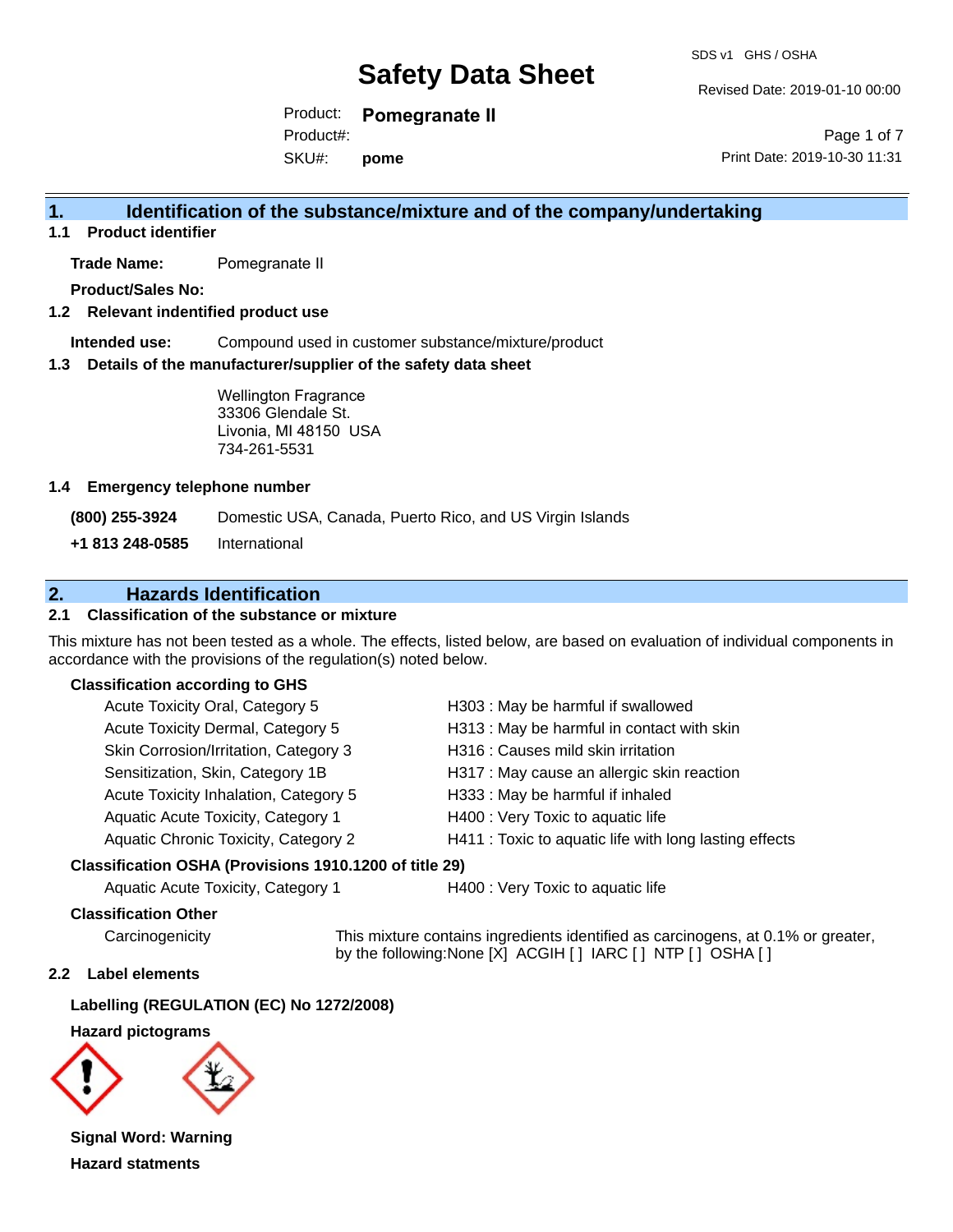#### SDS v1 GHS / OSHA

# **Safety Data Sheet**

Product: **Pomegranate II** Product#:

SKU#: **pome** Page 2 of 7

Revised Date: 2019-01-10 00:00

Print Date: 2019-10-30 11:31

| H303                            | May be harmful if swallowed                                             |
|---------------------------------|-------------------------------------------------------------------------|
| H313                            | May be harmful in contact with skin                                     |
| H316                            | Causes mild skin irritation                                             |
| H317                            | May cause an allergic skin reaction                                     |
| H333                            | May be harmful if inhaled                                               |
| H400                            | Very Toxic to aquatic life                                              |
| H411                            | Toxic to aquatic life with long lasting effects                         |
| <b>Precautionary Statements</b> |                                                                         |
| <b>Prevention:</b>              |                                                                         |
| P272                            | Contaminated work clothing should not be allowed out of the workplace   |
| P273                            | Avoid release to the environment                                        |
| <b>Response:</b>                |                                                                         |
| $P302 + P352$                   | IF ON SKIN: Wash with soap and water                                    |
| $P304 + P312$                   | IF INHALED: Call a POISON CENTER or doctor/physician if you feel unwell |
| P312                            | Call a POISON CENTER or doctor/physician if you feel unwell             |
| $P333 + P313$                   | If skin irritation or a rash occurs: Get medical advice/attention       |
| P363                            | Wash contaminated clothing before reuse                                 |
| P391                            | <b>Collect Spillage</b>                                                 |
| <b>Other Hazards</b><br>2.3     |                                                                         |

**no data available**

# **3. Composition/Information on Ingredients**

#### **3.1 Mixtures**

This product is a complex mixture of ingredients, which contains among others the following substance(s), presenting a health or environmental hazard within the meaning of the UN Globally Harmonized System of Classification and Labeling of Chemicals (GHS):

| CAS#<br>Ingredient     | EC#                         | Conc.<br>Range | <b>GHS Classification</b>           |
|------------------------|-----------------------------|----------------|-------------------------------------|
| 120-51-4               | 204-402-9                   | $40 - 50 \%$   | H302; H313; H400; H411              |
| <b>Benzyl Benzoate</b> |                             |                |                                     |
| 84-66-2                | 201-550-6                   | $40 - 50 \%$   | H316; H402                          |
| Diethyl phthalate      |                             |                |                                     |
| 77-83-8                | 201-061-8                   | $1 - 2 \%$     | H317; H401; H411                    |
|                        | Ethyl Methylphenylglycidate |                |                                     |
| 93-92-5                | 202-288-5                   | $1 - 2 \%$     | H <sub>227</sub> ; H <sub>402</sub> |
|                        | methylbenzyl acetate        |                |                                     |
| 14901-07-6             | 238-969-9                   | $1 - 2 \%$     | H316; H401; H411                    |
| beta-lonone            |                             |                |                                     |
| 123-68-2               | 204-642-4                   | $1 - 2 \%$     | H227; H301; H311; H331; H400; H412  |
| Allyl hexanoate        |                             |                |                                     |
| 142-19-8               | 205-527-1                   | $1 - 2 \%$     | H227; H301; H311; H400; H412        |
| Allyl heptanoate       |                             |                |                                     |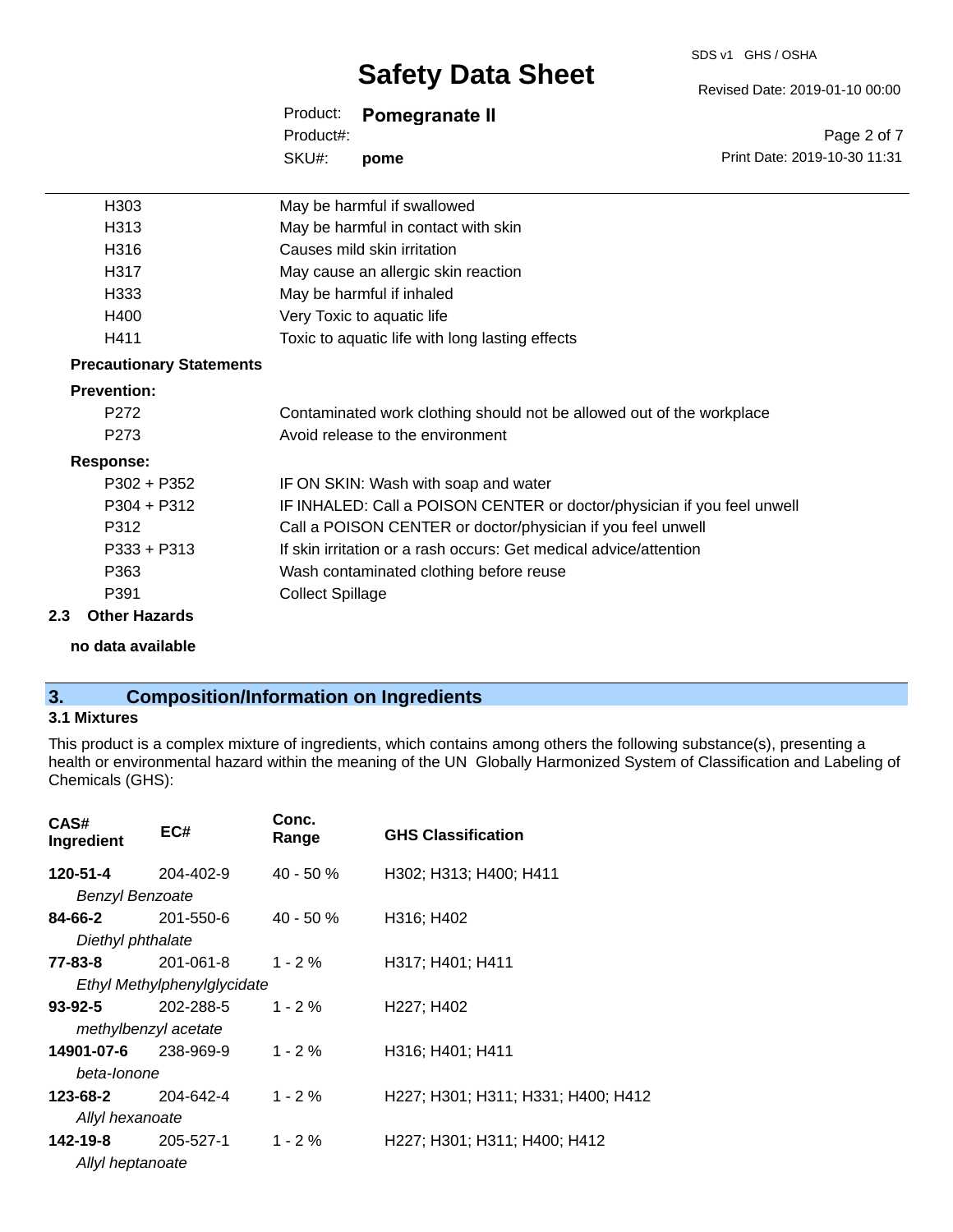#### Revised Date: 2019-01-10 00:00

### Product: **Pomegranate II**

SKU#: Product#:

**pome**

#### Page 3 of 7 Print Date: 2019-10-30 11:31

| CAS#<br>Ingredient                                                                          | EC#                                 | Conc.<br>Range | <b>GHS Classification</b>    |  |
|---------------------------------------------------------------------------------------------|-------------------------------------|----------------|------------------------------|--|
| 24851-98-7                                                                                  | 246-495-9                           | $1 - 2\%$      | H402                         |  |
| 5392-40-5                                                                                   | Methyldihydrojasmonate<br>226-394-6 | $0.1 - 1.0 \%$ | H313; H315; H317; H319; H401 |  |
| Citral                                                                                      |                                     |                |                              |  |
| See Section 16 for full text of GHS classification codes                                    |                                     |                |                              |  |
| See Section 16 for full text of GHS classification codes which where not shown in section 2 |                                     |                |                              |  |

Total Hydrocarbon Content  $(\% w/w) = 0.00$ 

| 4.<br><b>First Aid Measures</b>                                                   |                                                                                                               |  |  |  |
|-----------------------------------------------------------------------------------|---------------------------------------------------------------------------------------------------------------|--|--|--|
| <b>Description of first aid measures</b><br>4.1                                   |                                                                                                               |  |  |  |
| Inhalation:                                                                       | Remove from exposure site to fresh air and keep at rest.<br>Obtain medical advice.                            |  |  |  |
| <b>Eye Exposure:</b>                                                              | Flush immediately with water for at least 15 minutes.<br>Contact physician if symptoms persist.               |  |  |  |
| <b>Skin Exposure:</b>                                                             | Remove contaminated clothes. Wash thoroughly with water (and soap).<br>Contact physician if symptoms persist. |  |  |  |
| Ingestion:                                                                        | Rinse mouth with water and obtain medical advice.                                                             |  |  |  |
| Most important symptoms and effects, both acute and delayed<br>4.2                |                                                                                                               |  |  |  |
| <b>Symptoms:</b>                                                                  | no data available                                                                                             |  |  |  |
| Risks:                                                                            | Refer to Section 2.2 "Hazard Statements"                                                                      |  |  |  |
| Indication of any immediate medical attention and special treatment needed<br>4.3 |                                                                                                               |  |  |  |
| <b>Treatment:</b>                                                                 | Refer to Section 2.2 "Response"                                                                               |  |  |  |
| 5.<br><b>Fire-Fighting measures</b>                                               |                                                                                                               |  |  |  |
| <b>Extinguishing media</b><br>5.1                                                 |                                                                                                               |  |  |  |
| Suitable:                                                                         | Carbon dioxide (CO2), Dry chemical, Foam                                                                      |  |  |  |
| Unsuitable                                                                        | Do not use a direct water jet on burning material                                                             |  |  |  |
| 5.2 Special hazards arising from the substance or mixture                         |                                                                                                               |  |  |  |
| During fire fighting:                                                             | Water may be ineffective                                                                                      |  |  |  |
| <b>Advice for firefighters</b><br>5.3                                             |                                                                                                               |  |  |  |
| <b>Further information:</b>                                                       | Standard procedure for chemical fires                                                                         |  |  |  |

# **6. Accidental Release Measures**<br>**6.1** Personal precautions, protective equipm

#### **6.1 Personal precautions, protective equipment and emergency procedures**

Avoid inhalation and contact with skin and eyes. A self-contained breathing apparatus is recommended in case of a major spill.

#### **6.2 Environmental precautions**

Keep away from drains, soil, and surface and groundwater.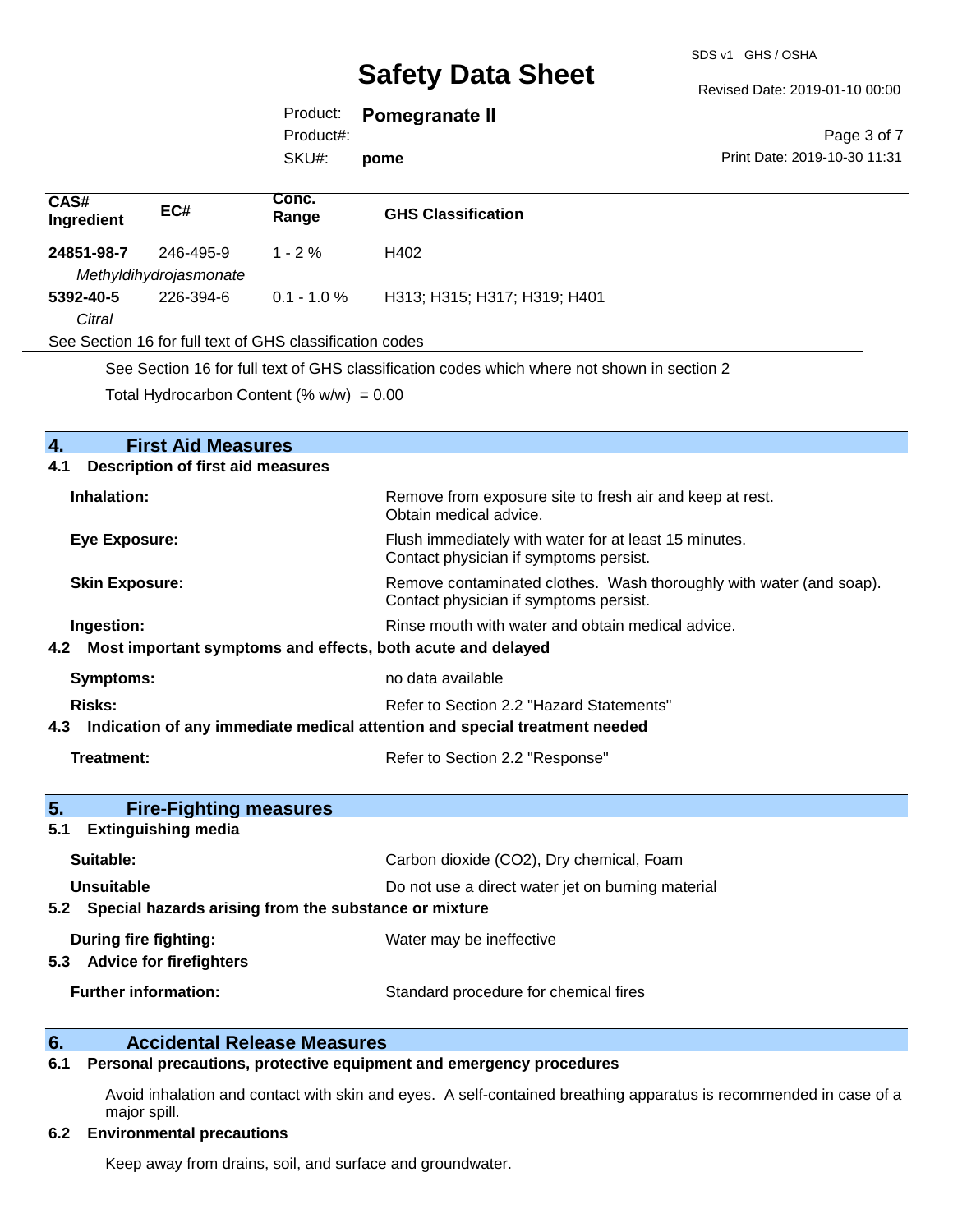Revised Date: 2019-01-10 00:00

Product: **Pomegranate II** Product#:

SKU#: **pome**

Page 4 of 7 Print Date: 2019-10-30 11:31

#### **6.3 Methods and materials for containment and cleaning up**

Clean up spillage promptly. Remove ignition sources. Provide adequate ventilation. Avoid excessive inhalation of vapors. Gross spillages should be contained by use of sand or inert powder and disposed of according to the local regulations.

#### **6.4 Reference to other sections**

Not Applicable

### **7. Handling and Storage**

#### **7.1 Precautions for safe handling**

Apply according to good manufacturing and industrial hygiene practices with proper ventilation. Do not drink, eat or smoke while handling. Respect good personal hygiene.

#### **7.2 Conditions for safe storage, including any incompatibilities**

Store in a cool, dry and ventilated area away from heat sources and protected from light in tightly closed original container. Avoid uncoated metal container. Keep air contact to a minimum.

#### **7.3 Specific end uses**

No information available

#### **8. Exposure Controls/Personal Protection**

#### **8.1 Control parameters**

| <b>Exposure Limits:</b> |                              |                                                       |              |       |      |                                                  |  |
|-------------------------|------------------------------|-------------------------------------------------------|--------------|-------|------|--------------------------------------------------|--|
| <b>Component</b>        |                              |                                                       | <b>ACGIH</b> | ACGIH | OSHA | <b>OSHA</b><br>TWA ppm STEL ppm TWA ppm STEL ppm |  |
| 84-66-2                 | Diethyl phthalate            |                                                       | 5            |       |      |                                                  |  |
|                         | <b>Engineering Controls:</b> | Use local exhaust as needed.                          |              |       |      |                                                  |  |
|                         |                              | 8.2 Exposure controls - Personal protective equipment |              |       |      |                                                  |  |

**Eye protection:** Tightly sealed goggles, face shield, or safety glasses with brow guards and side shields, etc. as may be appropriate for the exposure **Respiratory protection:** Avoid excessive inhalation of concentrated vapors. Apply local ventilation where appropriate.

**Skin protection:** Avoid Skin contact. Use chemically resistant gloves as needed.

### **9. Physical and Chemical Properties**

#### **9.1 Information on basic physical and chemical properties**

| Appearance:                | Liquid                        |
|----------------------------|-------------------------------|
| Odor:                      | Conforms to Standard          |
| Color:                     | Colorless to Yellow Tint (G1) |
| <b>Viscosity:</b>          | Liquid                        |
| <b>Freezing Point:</b>     | Not determined                |
| <b>Boiling Point:</b>      | Not determined                |
| <b>Melting Point:</b>      | Not determined                |
| <b>Flashpoint (CCCFP):</b> | >200 F (93.33 C)              |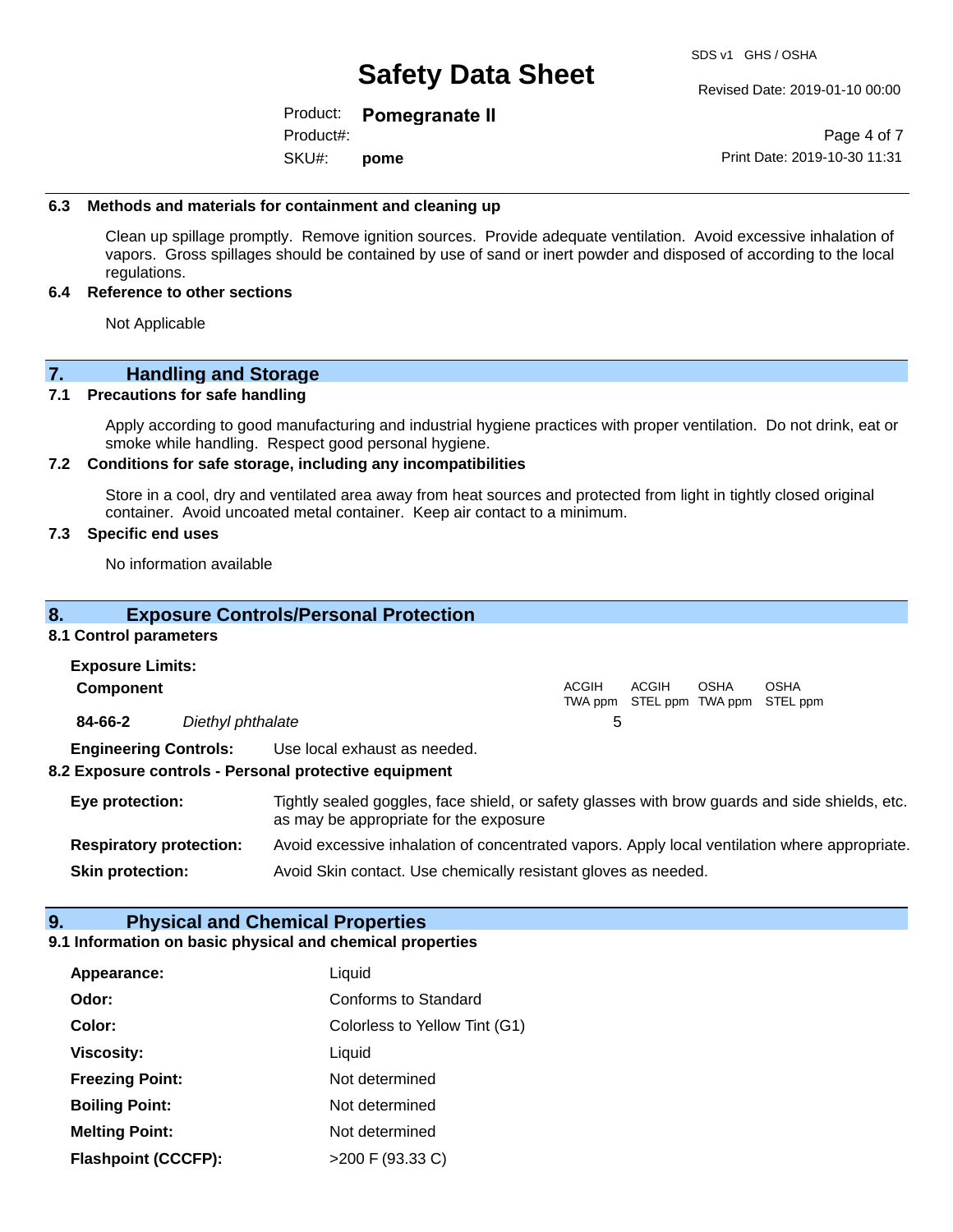#### Revised Date: 2019-01-10 00:00

Product: **Pomegranate II** SKU#: Product#: **pome**

Page 5 of 7 Print Date: 2019-10-30 11:31

| <b>Auto flammability:</b>    | Not determined |
|------------------------------|----------------|
| <b>Explosive Properties:</b> | None Expected  |
| <b>Oxidizing properties:</b> | None Expected  |
| Vapor Pressure (mmHg@20 C):  | 0.1080         |
| %VOC:                        | 0.11           |
| Specific Gravity @ 25 C:     | 1.0910         |
| Density @ 25 C:              | 1.0880         |
| Refractive Index @ 20 C:     | 1.5245         |
| Soluble in:                  | Oil            |

# **10. Stability and Reactivity**

| 10.1 Reactivity                         | None                                               |
|-----------------------------------------|----------------------------------------------------|
| <b>10.2 Chemical stability</b>          | Stable                                             |
| 10.3 Possibility of hazardous reactions | None known                                         |
| <b>10.4 Conditions to avoid</b>         | None known                                         |
| 10.5 Incompatible materials             | Strong oxidizing agents, strong acids, and alkalis |
| 10.6 Hazardous decomposition products   | None known                                         |

# **11. Toxicological Information**

# **11.1 Toxicological Effects**

Acute Toxicity Estimates (ATEs) based on the individual Ingredient Toxicity Data utilizing the "Additivity Formula"

| Acute toxicity - Oral - (Rat) mg/kg                | (LD50: 2121.7811) May be harmful if swallowed            |
|----------------------------------------------------|----------------------------------------------------------|
| Acute toxicity - Dermal - (Rabbit) mg/kg           | (LD50: 3801.3461) May be harmful in contact with skin    |
| Acute toxicity - Inhalation - (Rat) mg/L/4hr       | (LD50: 32.5588) May be harmful if inhaled                |
| <b>Skin corrosion / irritation</b>                 | May be harmful if inhaled                                |
| Serious eye damage / irritation                    | Not classified - the classification criteria are not met |
| <b>Respiratory sensitization</b>                   | Not classified - the classification criteria are not met |
| <b>Skin sensitization</b>                          | May cause an allergic skin reaction                      |
| <b>Germ cell mutagenicity</b>                      | Not classified - the classification criteria are not met |
| Carcinogenicity                                    | Not classified - the classification criteria are not met |
| <b>Reproductive toxicity</b>                       | Not classified - the classification criteria are not met |
| Specific target organ toxicity - single exposure   | Not classified - the classification criteria are not met |
| Specific target organ toxicity - repeated exposure | Not classified - the classification criteria are not met |
| <b>Aspiration hazard</b>                           | Not classified - the classification criteria are not met |
|                                                    |                                                          |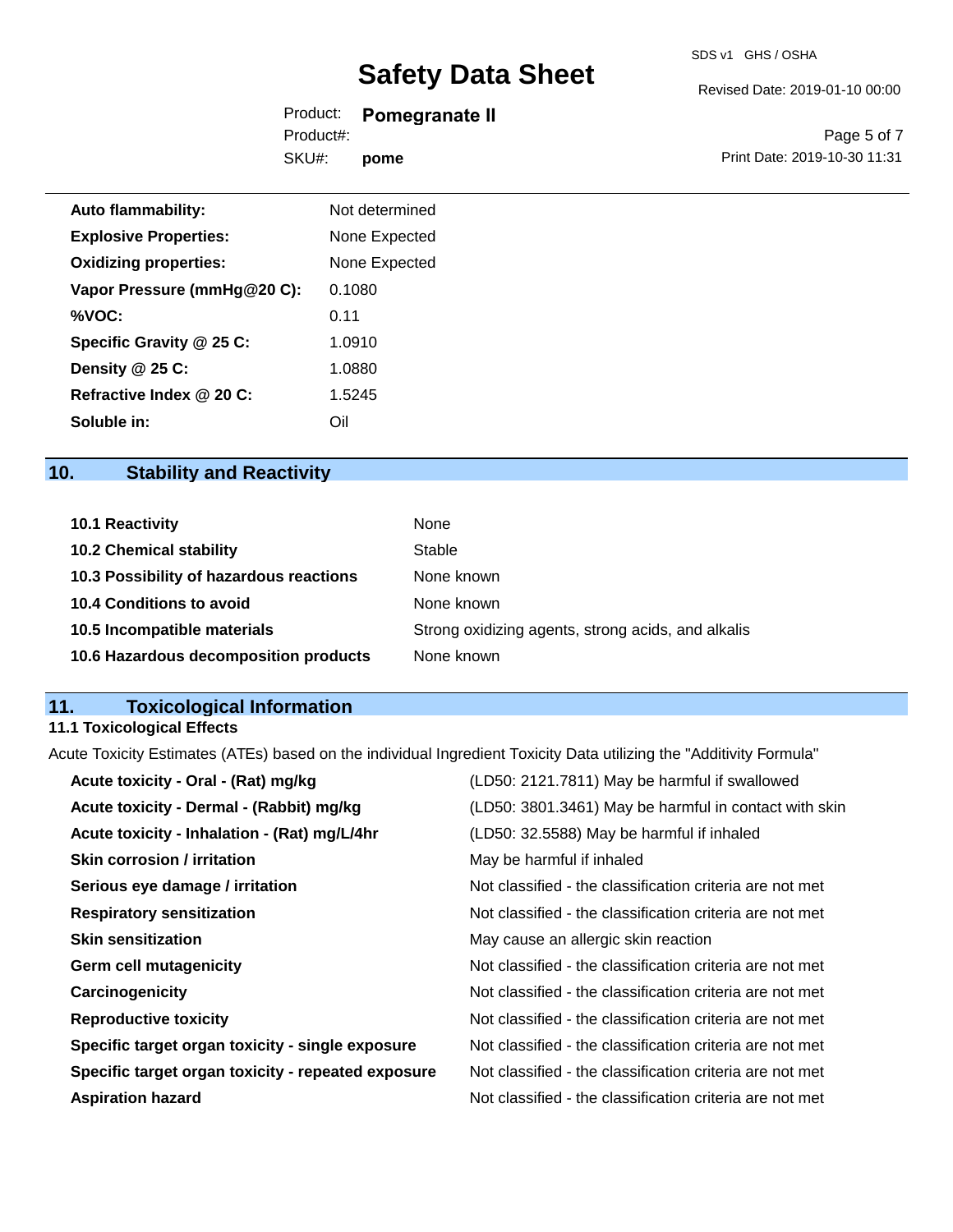SDS v1 GHS / OSHA

Revised Date: 2019-01-10 00:00

Product: **Pomegranate II** SKU#: Product#: **pome**

Page 6 of 7 Print Date: 2019-10-30 11:31

| 12.<br><b>Ecological Information</b> |                                                 |
|--------------------------------------|-------------------------------------------------|
| <b>12.1 Toxicity</b>                 |                                                 |
| <b>Acute acquatic toxicity</b>       | Very Toxic to aquatic life                      |
| <b>Chronic acquatic toxicity</b>     | Toxic to aquatic life with long lasting effects |
| <b>Toxicity Data on soil</b>         | no data available                               |
| <b>Toxicity on other organisms</b>   | no data available                               |
|                                      |                                                 |
| 12.2 Persistence and degradability   | no data available                               |
| 12.3 Bioaccumulative potential       | no data available                               |
| 12.4 Mobility in soil                | no data available                               |
| 12.5 Other adverse effects           | no data available                               |
|                                      |                                                 |

### **13. Disposal Conditions**

#### **13.1 Waste treatment methods**

Do not allow product to reach sewage systems. Dispose of in accordance with all local and national regulations. Send to a licensed waste management company.The product should not be allowed to enter drains, water courses or the soil. Do not contaminate ponds, waterways or ditches with chemical or used container.

### **14. Transport Information**

| <b>Marine Pollutant</b>                                       | Yes. Ingredient of greatest environmental impact:<br>120-51-4 : (40 - 50 %) : Benzyl Benzoate |              |                                     |                 |               |
|---------------------------------------------------------------|-----------------------------------------------------------------------------------------------|--------------|-------------------------------------|-----------------|---------------|
| <b>Regulator</b>                                              |                                                                                               | <b>Class</b> | <b>Pack Group</b>                   | <b>Sub Risk</b> | UN-nr.        |
| U.S. DOT (Non-Bulk)                                           |                                                                                               |              | Not Regulated - Not Dangerous Goods |                 |               |
| Chemicals NOI                                                 |                                                                                               |              |                                     |                 |               |
| <b>ADR/RID (International Road/Rail)</b>                      |                                                                                               |              |                                     |                 |               |
| <b>Environmentally Hazardous</b><br>Substance, Liquid, n.o.s. |                                                                                               | 9            | Ш                                   |                 | <b>UN3082</b> |
| <b>IATA (Air Cargo)</b>                                       |                                                                                               |              |                                     |                 |               |
| <b>Environmentally Hazardous</b><br>Substance, Liquid, n.o.s. |                                                                                               | 9            | Ш                                   |                 | UN3082        |
| <b>IMDG (Sea)</b>                                             |                                                                                               |              |                                     |                 |               |
| <b>Environmentally Hazardous</b><br>Substance, Liquid, n.o.s. |                                                                                               | 9            | Ш                                   |                 | UN3082        |

| 15. | <b>Regulatory Information</b> |
|-----|-------------------------------|
|     |                               |

#### **U.S. Federal Regulations**

**TSCA (Toxic Substance Control Act)** All components of the substance/mixture are listed or exempt

**40 CFR(EPCRA, SARA, CERCLA and CAA)** This product contains the following components:

84-66-2 201-550-6 40 - 50 % Diethyl phthalate

**U.S. State Regulations**